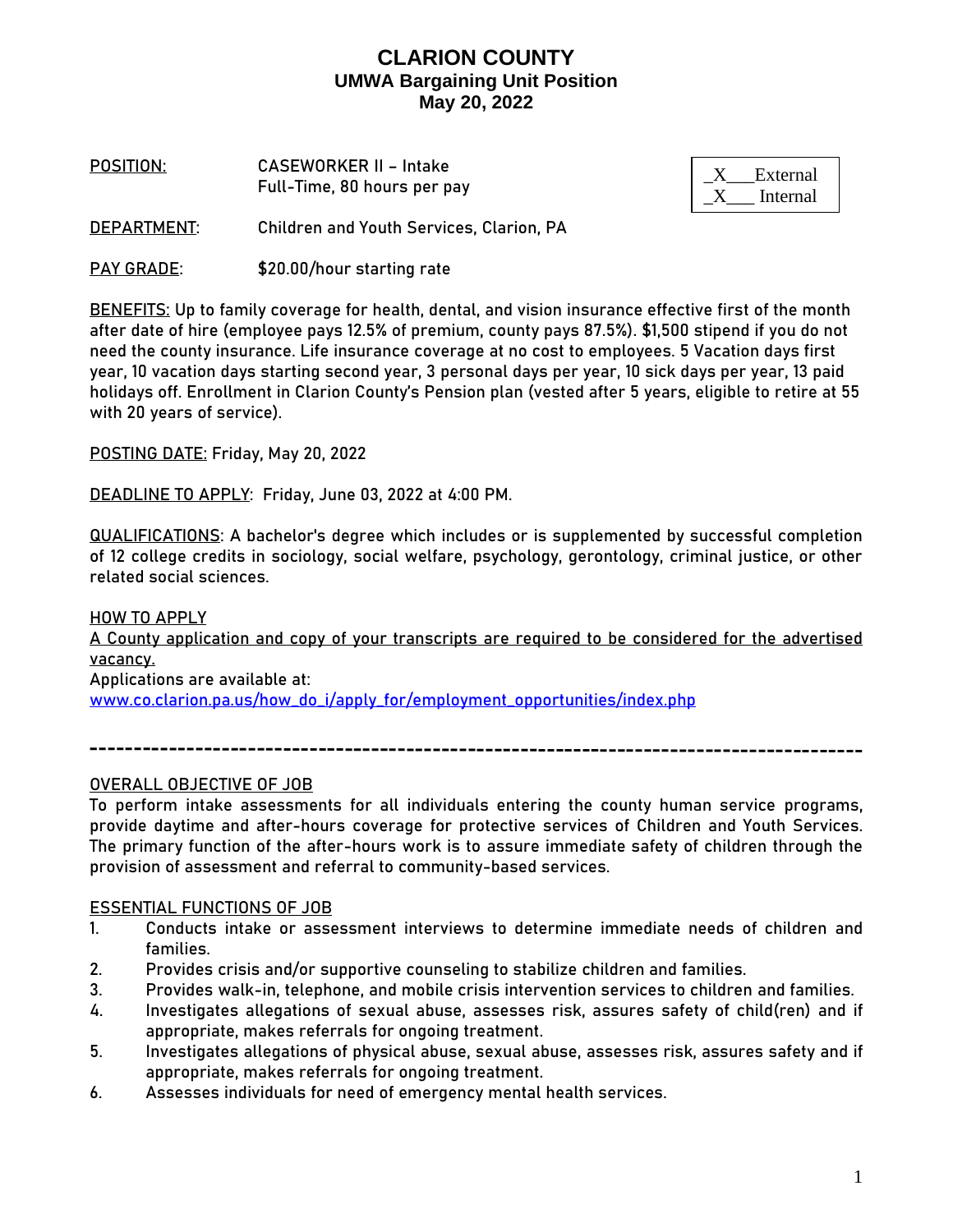- 7. Provides information, referral, and other required services to individuals and/or families of developmental disabilities or substance abuse services.
- 8. Assists the individual in the development or enhancement of their natural support systems.
- 9. Develops and implements service plans for individuals based on preventing further abuse from occurring.
- 10. Provides for necessary arrangements according to individual's needs; makes referrals/contacts to other community services/agencies to help fulfill the service plan.
- 11. Maintains accurate documentation and records on individuals.
- 12. Attends court hearings and writes reports as needed.
- 13. Testifies in court, if necessary, regarding children's needs; prepares summaries for court as requested.
- 14. Prepares required reports as mandated by federal, state, or County policies and procedures.
- 15. Completes necessary filing and maintenance of records.
- 16. Utilizes computer and other office equipment as needed.
- 17. Maintains statistics on pertinent data base and completes required paperwork/reports.
- 18. Assists individual in making appointments, including helping the individual arrange transportation. Transports individual as a last resort.
- 19. Travels periodically and makes home visits to individuals as necessary to complete the investigatory process.

### OTHER DUTIES OF THE JOB

- 1. Attends staffings, training, and other meetings as required.
- 2. Attends meetings, training, and seminars as necessary.
- 3. Attends certification trainings as required under Act 151 of the Child Protective Services Law, Title 23 PA. C.S.
- 4. Required to work flexible schedule in order to meet the needs of consumers.
- 5. Performs other job-related work as required.

### SUPERVISION RECEIVED

Incumbent must demonstrate the ability to work with minimal supervision. Must be able to formulate an immediate plan of action while in the field, with little or no direct supervisory links. Formal supervision provided by Casework Supervisor.

### SUPERVISION GIVEN

None

### WORKING CONDITIONS

- 1. Works indoors in adequate workspace, lighting, temperatures, and ventilation.
- 2. Works with average indoor exposure to noise, but subject to frequent disruptions and stress.
- 3. Normal indoor exposure to dust/dirt.
- 4. Works in conditions of potential outbursts or disruptive behavior of individuals.
- 5. Travels frequently during all seasons and is exposed to outdoor elements, including snow and icy roadways.
- 6. Works frequently outside the office and is exposed to above average dust/dirt/odors and smoke.
- 7. Works non-traditional hours and maintains flexible work schedule.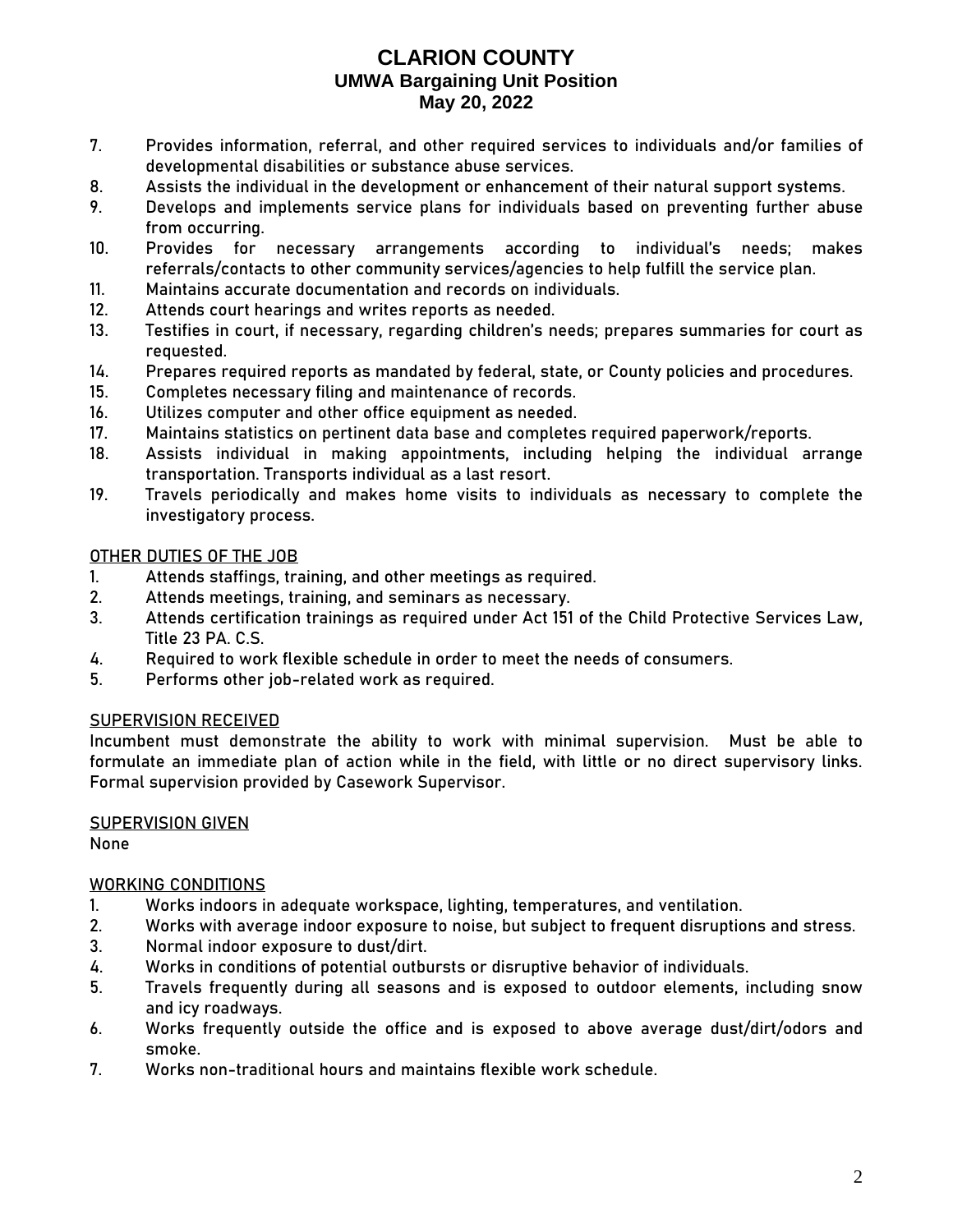### PHYSICAL AND MENTAL CONDITIONS

- 1. Must possess above average ability to record, convey, and present information, explain procedures, and follow instructions.
- 2. Usually performs job functions in a high-stress environment.
- 3. Must be able to sit and/or drive for long periods throughout the workday with intermittent periods of standing, walking, bending, twisting, and reaching as necessary to carry out essential duties of job.
- 4. Dexterity requirements range from simple to coordinated movements of fingers/hands; feet/legs; torso as necessary to carry out duties of job.
- 5. Sedentary work, with occasional lifting/carrying of objects with a maximum weight of fifty (50) pounds.
- 6. Must be able to cope with the physical and mental stress of the position.
- 7. Must be able to physically and mentally react quickly in the event of a disturbance or physical outbreak.
- 8. Must be able to pay close attention to details and concentrate on work.
- 9. Must have above average ability to think clearly and act decisively.

### **QUALIFICATIONS**

#### EDUCATION/EXPERIENCE

Six months of experience as a County Caseworker 1;

OR

A bachelor's degree with social welfare major and 6 months of professional social casework experience in a public or private social service agency.

OR

A bachelor's degree with concludes or is supplemented by 12 college credits in sociology, social welfare, psychology, gerontology, criminal justice, or other related social sciences and one year of professional social casework experience in a public or private social services agency;

OR

Any equivalent combination of experience and training which includes 12 college credits in sociology, social welfare, psychology, gerontology, criminal justice, or other related social sciences. Necessary Special Requirement: Must possess a Pennsylvania driver's license.

### Clearances:

- Must work in conjunction with employer to apply for Act 34 PA State Police Criminal History, Act 151 PA Child Abuse and FBI clearances prior to employment. All clearances must reflect acceptable results.
- Must not appear on Preclusion Lists as defined by "Pennsylvania's Medical Assistance Bulletin 99-11-05 Provider Screening of Employees and Contractors for Exclusion from Participating in Federal Healthcare Programs."

### KNOWLEDGE, SKILLS, AND ABILITIES REQUIRED

- 1. Must be able to speak and understand the English language in an understandable manner in order to carry out essential job duties.
- 2. Must possess effective communication and interpersonal skills.
- 3. Must possess initiative and problem-solving skills.
- 4. Must possess ability to function independently, have flexibility, and the ability to work effectively with individuals, co-workers, and others.
- 5. Must possess ability to maintain confidentiality in regard to individuals' information and records.